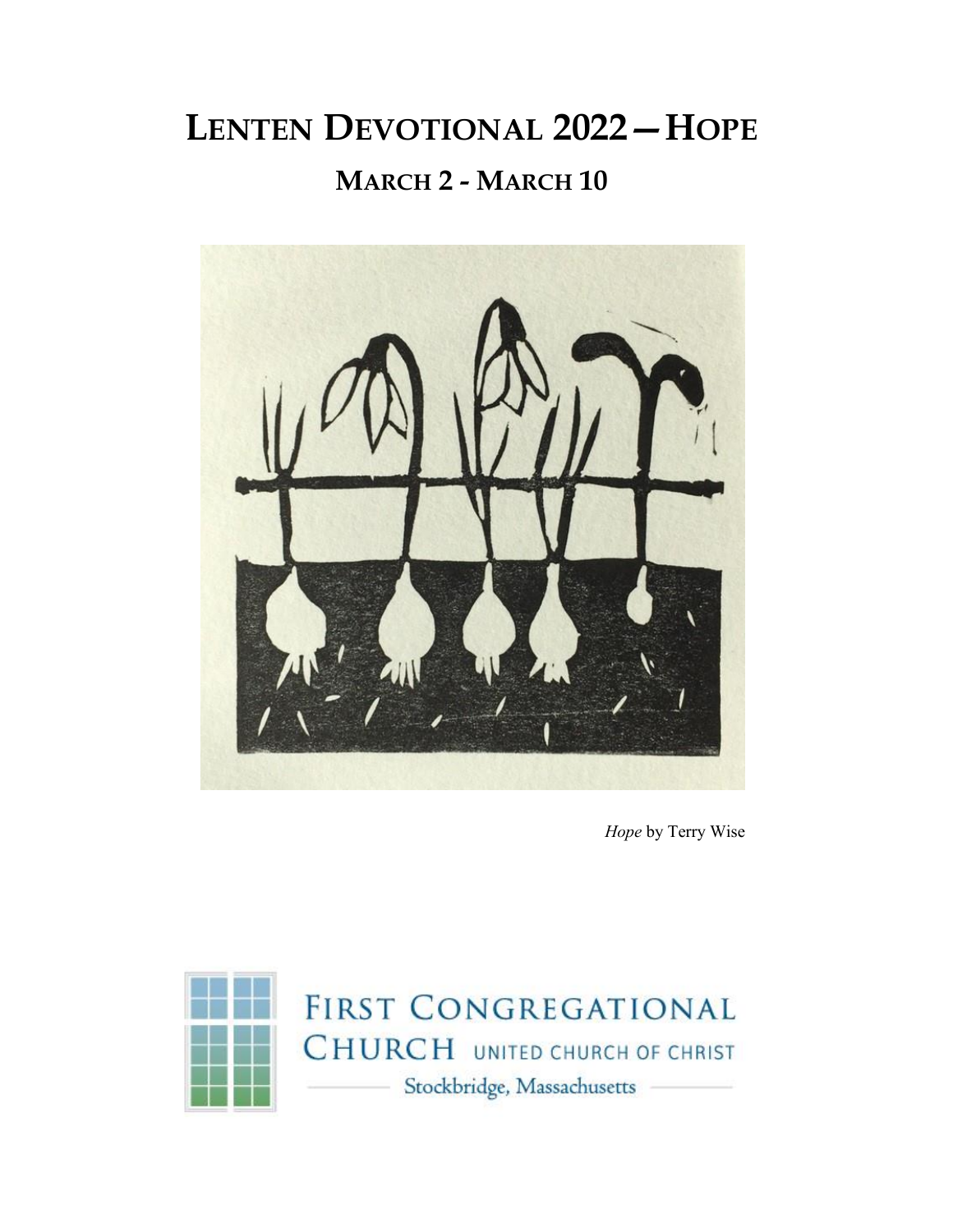## **LENTEN DEVOTIONAL 2022—HOPE**

March 2, 2022

Friends,

The project of gathering stories to form *Forty Stories of Hope*: *A Lenten Devotional* has been a joy thus far! I'm grateful to the Board of Christian Education for endorsing the project, and to the contributors who share these memorable moments of hope. Special thanks to Pastor Brent for his wisdom and generosity; to Will Garrison for his patience, creativity, and demanding work; and deep appreciation to Terry Wise for her artistry in making the cover with its hopeful snow drops emerging from the icy cold earth.

Each week we will be "releasing" new devotions for the week. We hope that you will be inspired as you read the daily devotions, and that you will consider contributing to the collection with a devotion of your own. We don't yet have the requisite 46 devotions, so please do keep them coming in by email to either [elizvyoung@hotmail.com](mailto:elizvyoung@hotmail.com) or office@sockbridgeucc.org!

With love and thanks,

Elizabeth Young

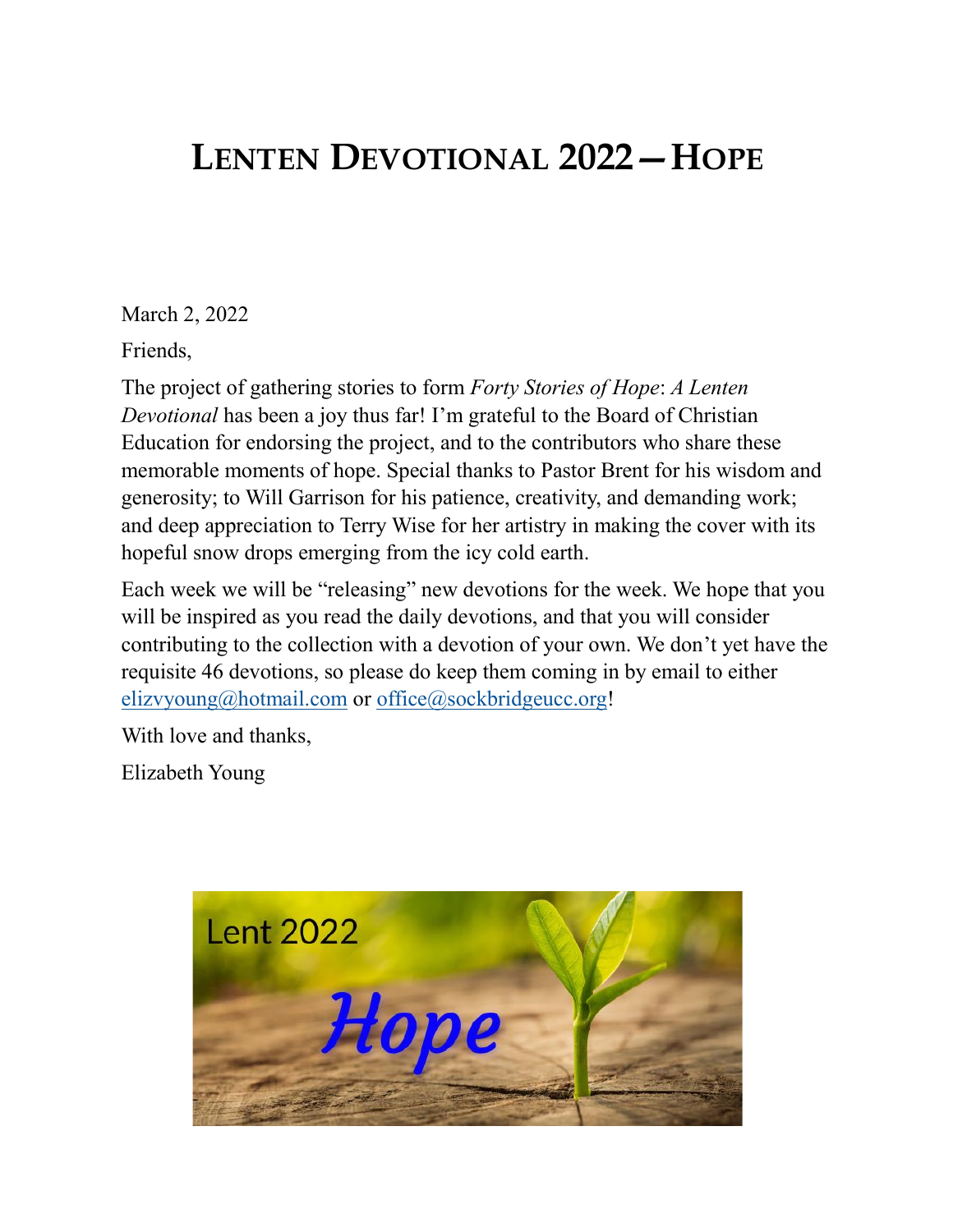### **LENTEN DEVOTIONAL 2022—HOPE ASH WEDNESDAY MARCH 2**

#### From Holsteins to Hope

I have believed in the power of confession since I was four years old. One night I crawl out of bed in tears and go down to the living room where Mom and Dad are reading. When they ask what's wrong, I take a deep breath and say, "I went into the pasture." They both look puzzled. Then Dad realizes: "The one on Dodge Road? The one with the barbed wire fence?" I nod. I have been told to never go in there. I was scared to make my way through the barbed wire. But Lynn and Nancy had gone in, and I followed.

Mom says, "You're not supposed to go in there." I nod. She goes on, "Sometimes there are cows in there. They might hurt you!" Disbelief and alarm battle on my face, and Mom rushes on: "Not on purpose, sweetie! But they are big and heavy. One could knock you over!"



Dad, more tuned into children, takes over. "Let's just stay out of their pasture, okay? It's their home. They don't come into our home, right?" I laugh at the image of the stolid black-and-white Holsteins lumbering into our living room. My parents send me back to bed and I fall back asleep, emptied of fear.

Fifty-five years later, today on Ash Wednesday, I look forward to confessing my sins. I have two that are big and heavy. I laugh to imagine a pair of Holstein cows in my heart. But then tears—of both sadness and joy—sting my eyes at the prospect of seeing my sins burn up, receiving the blessing of forgiveness as ashes are imposed on my forehead—and then renewing my hope to be better than I've been.

**Prayer:** God, when I am burdened by my own failures, help me confess them and let them go. Amen.

*Elizabeth Young*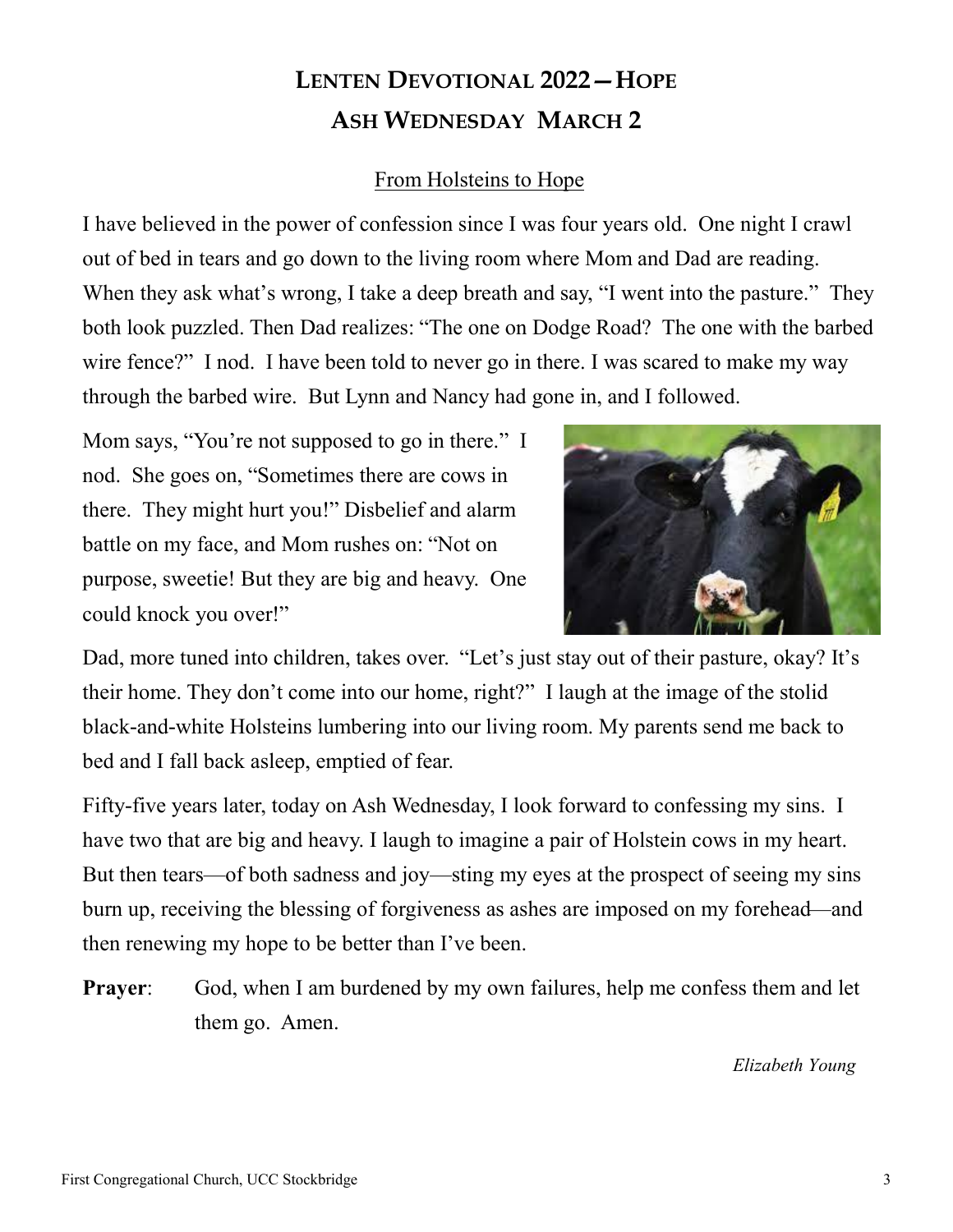### **LENTEN DEVOTIONAL 2022—HOPE THURSDAY MARCH 3**



#### A Commitment to Hope

In 1990 First Congregational Church was an active participant in the Massachusetts – Ukraine Bridges for Peace, a program to extend friendship and welcome to new friends from Ukraine which, under Gorbachev, had just overcome the repressive "evil empire." Over time, 37 new friends from Ukraine came to visit in the homes of members of the church and with our church community. A similar number of our church members visited our new friends in Ukraine. What a hopeful time. Glasnost (openness) and perestroika (restructuring) were the hopeful watchwords of the day in the former Soviet Union and soon resulted in Ukraine's new status as a free and open country.

Unfortunately, it is now time to pray again that the hopes and aspirations of the citizens of this brave and peace-loving country can be fulfilled as Ukraine resumes its effort to be an independent member of the league of free nations.

**Prayer**: God, be with us all as we strive to build and rebuild bridges to peace.

*Carl Bradford*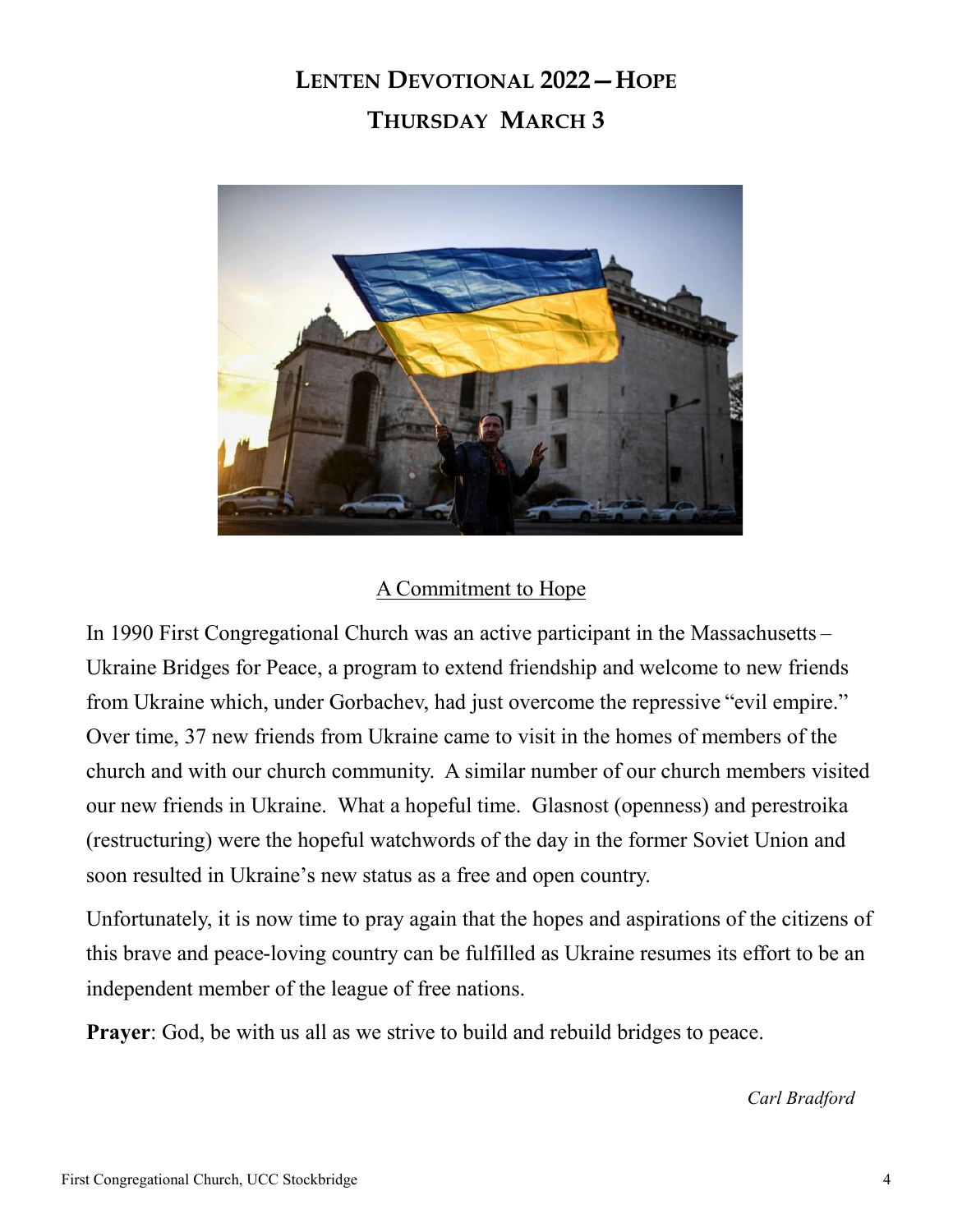### **LENTEN DEVOTIONAL 2022—HOPE FRIDAY MARCH 4**

#### Acrostic

**H**eartfelt wishes **O**vercome despair **P**rayer is the means to **E**verlasting peace

Prayer: God, we pray that you will sustain our hope in prayer.



*Cris Raymond*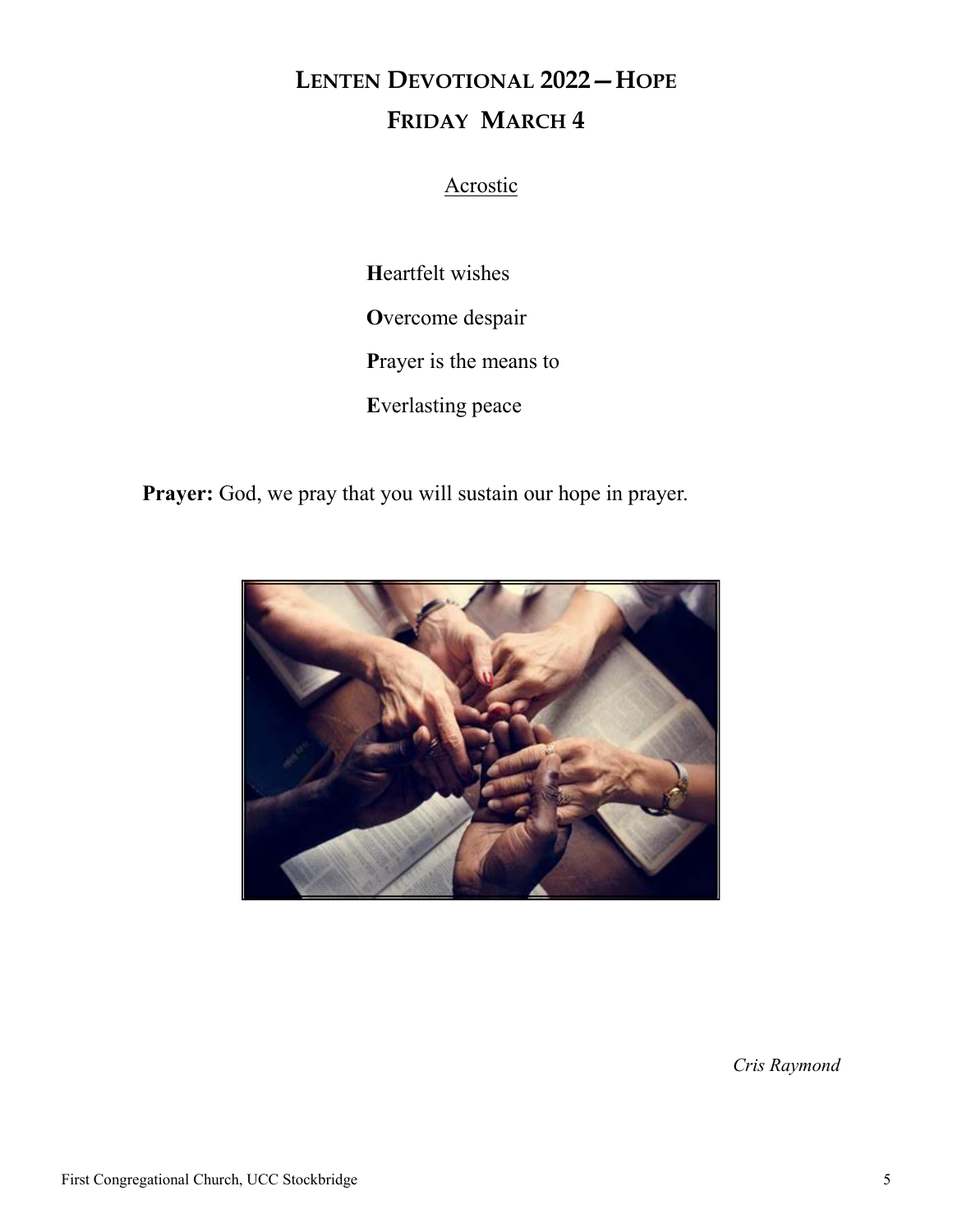### **LENTEN DEVOTIONAL 2022—HOPE SATURDAY MARCH 5**

#### Heart of Hearts

Directly after graduating from college, I was hired as a high school teacher. It was not a good fit. In fact, I was deeply, intractably miserable. After six weeks I told my department head I was losing my voice and wouldn't be able to return after the Christmas break. He said he knew I wasn't happy and had a replacement who could start in two weeks if that would work for me. It did. An answer to prayer, this enabled me to enter a profession which I had, in my heart of hearts, long hoped to be a part of, and which brought me years of joy.

**Prayer:** God, we are grateful for our heart of hearts, where hope resides.



*Brian Farrell*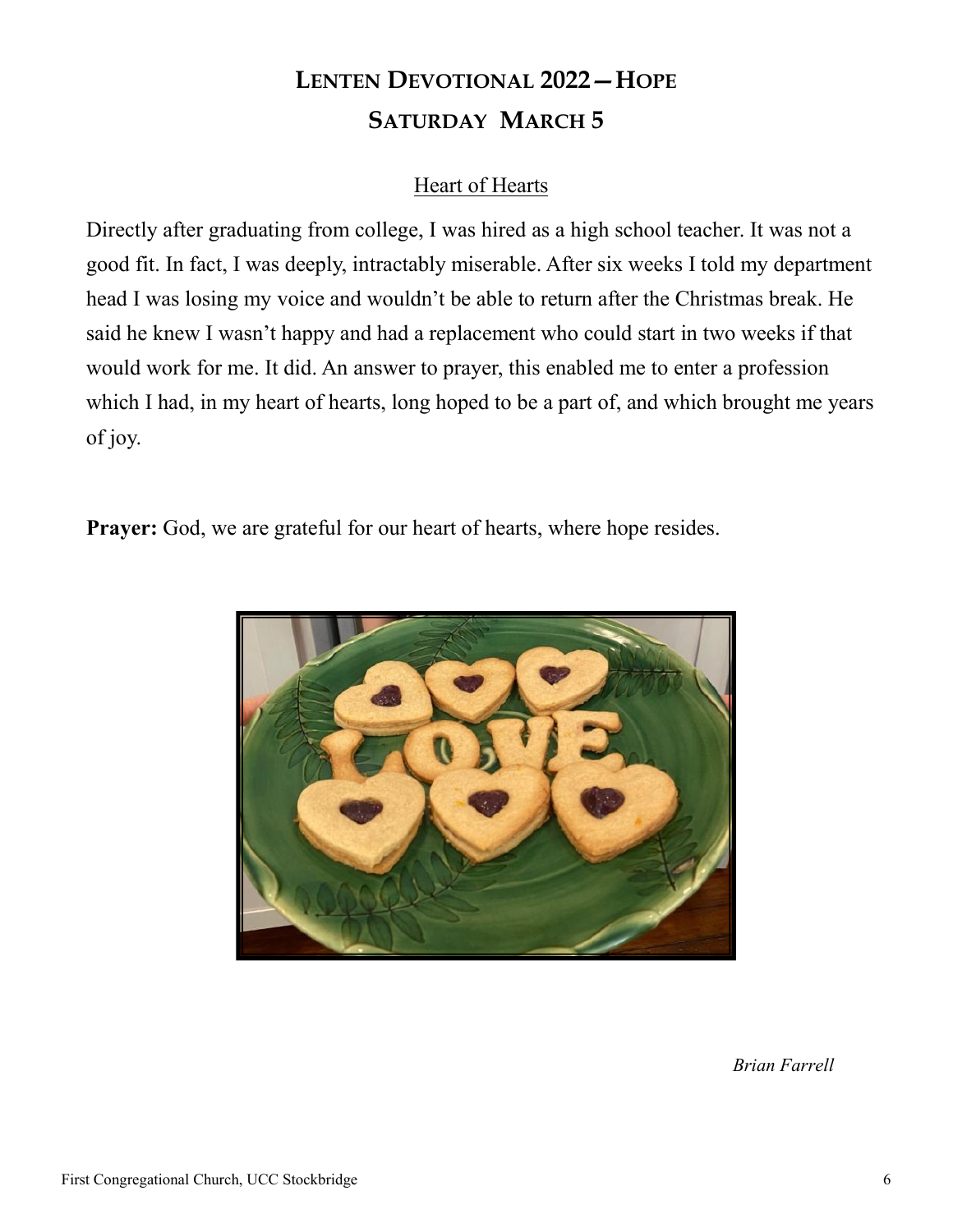#### **LENTEN DEVOTIONAL 2022—HOPE SUNDAY MARCH 6**

#### Dogs Yet Unseen

This is a true story about a boy who wanted a dog. The boy—let's call him Peter—was nine years old, and had been asking his parents for more than a year if he could get a dog. But his parents were busy with Peter and his sister and two jobs and their own activities, and a dog seemed like one thing too many, so they kept saying no. But Peter went on hoping, and planning for the day when he would get his dog. When his parents said "No," he heard "Not yet, but someday."

When he went to the grocery store with his mother and sister, he would insist on going down the pet supplies aisle, and he would look at dog treats and say, "When I get my dog, I'm going to give him that." When he saw a snazzy dog toy, he would say, "I think my dog will like this one." Now, it is important to say here that Peter was a guileless child: if he were a tricky child, this would be a story about Strategy, not Hope. But he was not trying to convince anyone else: he would just look at the pet supplies longingly and lovingly, waiting with conviction for the day his dog would arrive, whenever that would be.

The dog arrived. But the point here is that living in hope is living, as Peter did, in the presence of the future. After all, that dog brought lots of joy even before she arrived in all her furry glory. Hope is like that: we take comfort now from the glorious then.



**Prayer:** Thank you, God, for all the glories you promise, that we enjoy now as we look forward in hope to their arrival. Amen.

*David Anderegg*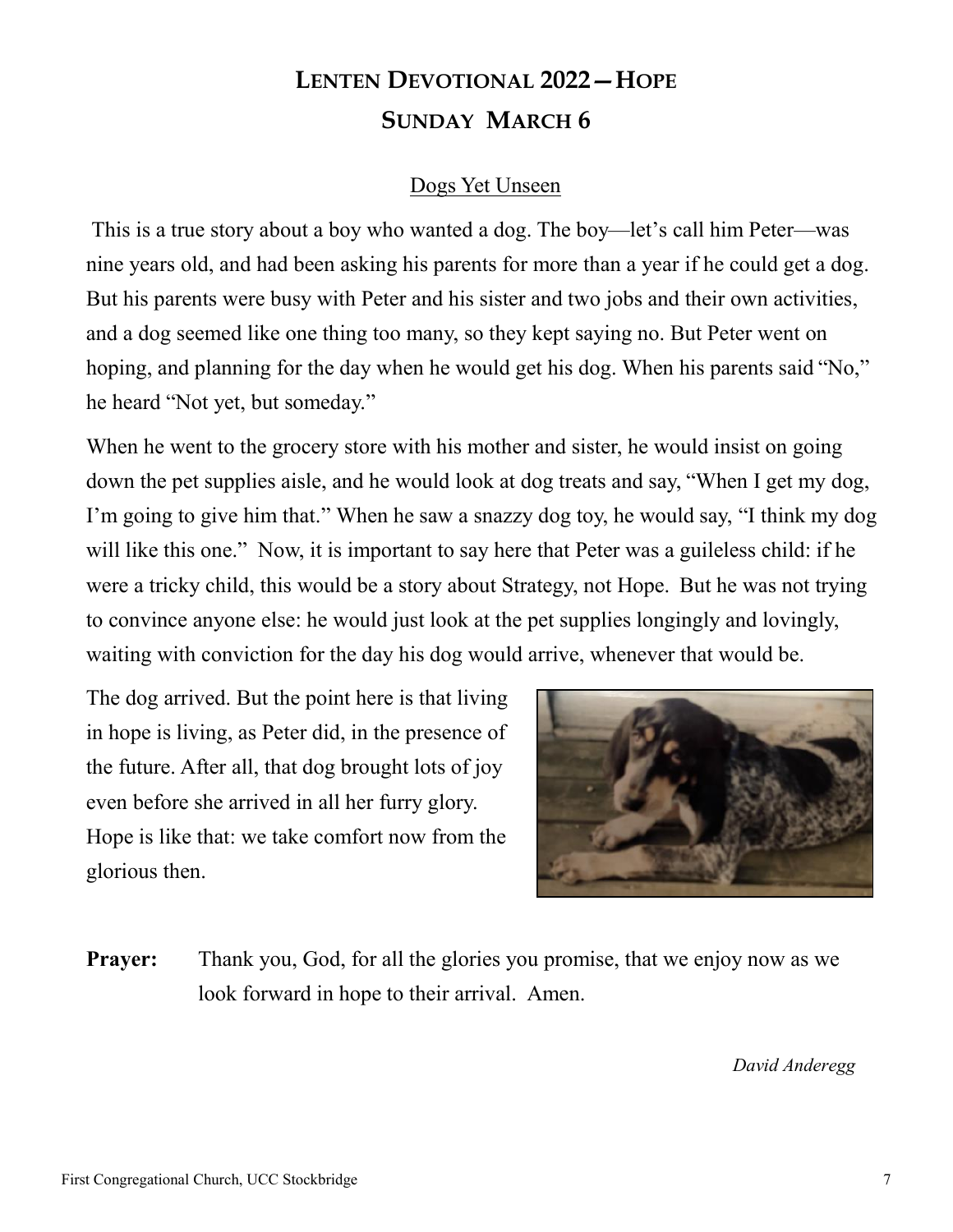### **LENTEN DEVOTIONAL 2022—HOPE MONDAY MARCH 7**

#### Hope from the Wood Wide Web

I've been reading one of the books that Pastor Brent recommended for our Lenten discussions—*The Book of Hope,* about Jane Goodall, the "chimpanzee lady," and more recently, fervent and effective humanitarian. One of Jane's main reasons for remaining hopeful is through the "intelligence and resilience of nature." She even talks about an intricate "wood wide web" through which trees send support and warnings to their arboreal brethren—and maybe even to us. We really are all connected.

**Prayer:** Dear God, help me to find hope in the wisdom of *all* your creations



*Cathy Clark*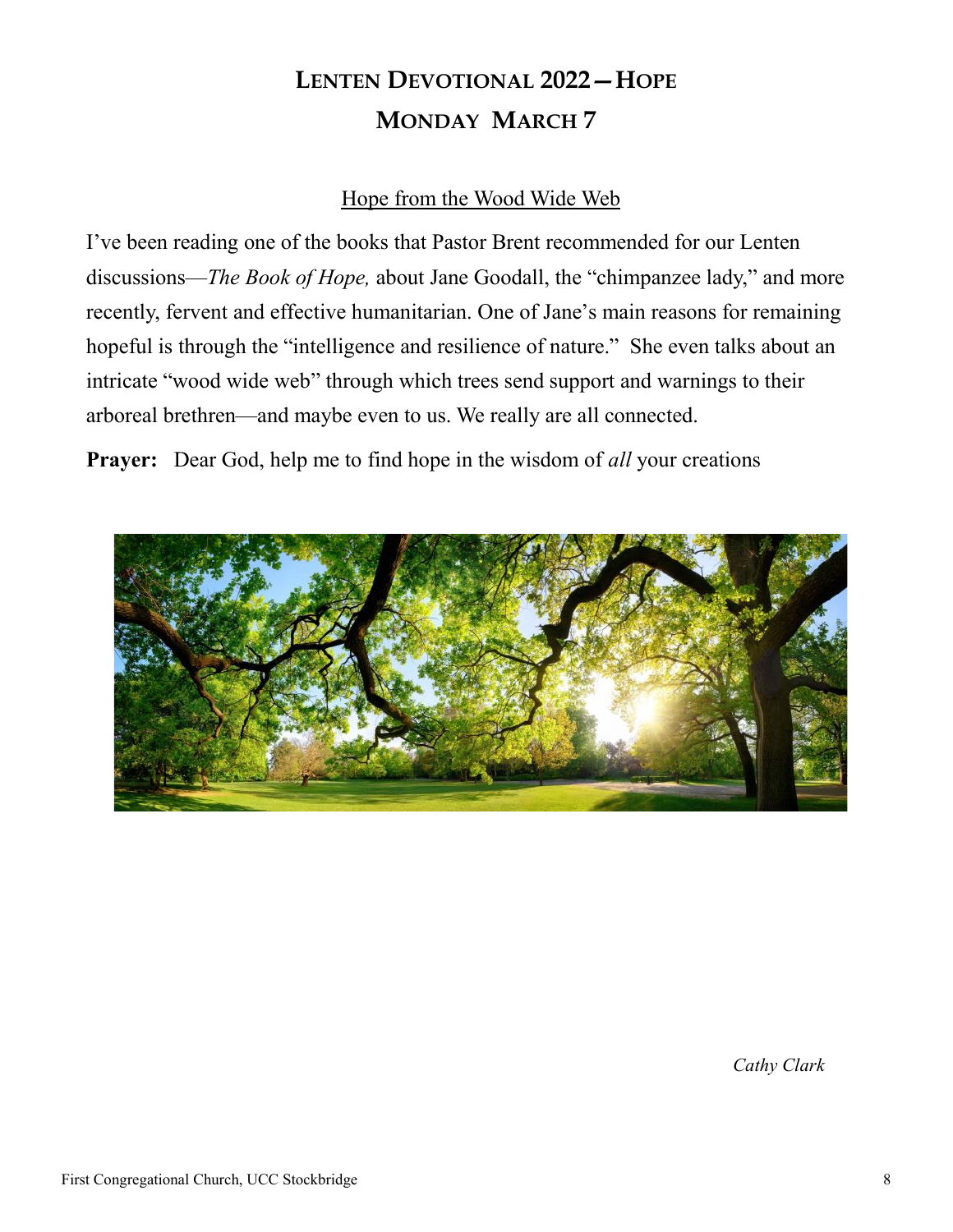### **LENTEN DEVOTIONAL 2022—HOPE TUESDAY MARCH 8**

#### "You're Back!"

Late one evening, I woke in a strange bed with no idea where I was and no memory of how I got there. People came into the room to talk with me, and I eventually learned that I was in the intensive care unit at a hospital near our home in Connecticut. Earlier that evening, apparently, I'd had surgery to remove the blood from a subdural hematoma between my skull and my brain. I had no memories of the last three days.

I trusted in the hope that my family would show up. And indeed, Janet came to see me as soon as visiting hours started the next morning. Her first words to me were "You're back!" She also explained that our two adult children were flying north from Florida that very morning to help us.

I can't overstate and will be eternally grateful for the hope I experienced from the love and support from my family at this time. It is literally thanks to Janet's efforts that I am still alive. Over the next few days, she explained to me that I'd started showing signs of confusion when we were in Florida the weekend before. She managed to get me on our scheduled flight back home, where my signs of confusion worsened. The next day, she took me to the doctor, who took one look at me and ordered an ambulance to take me to the hospital.

Fortunately, my surgical procedures in the hospital went well and, after a couple of months during which I had some strict rules to follow, my internist has pronounced me fully recovered and able to resume my normal routine.

**Prayer:** God, thank you for my family's love and support, which gave me hope for recovery.

*John Canning*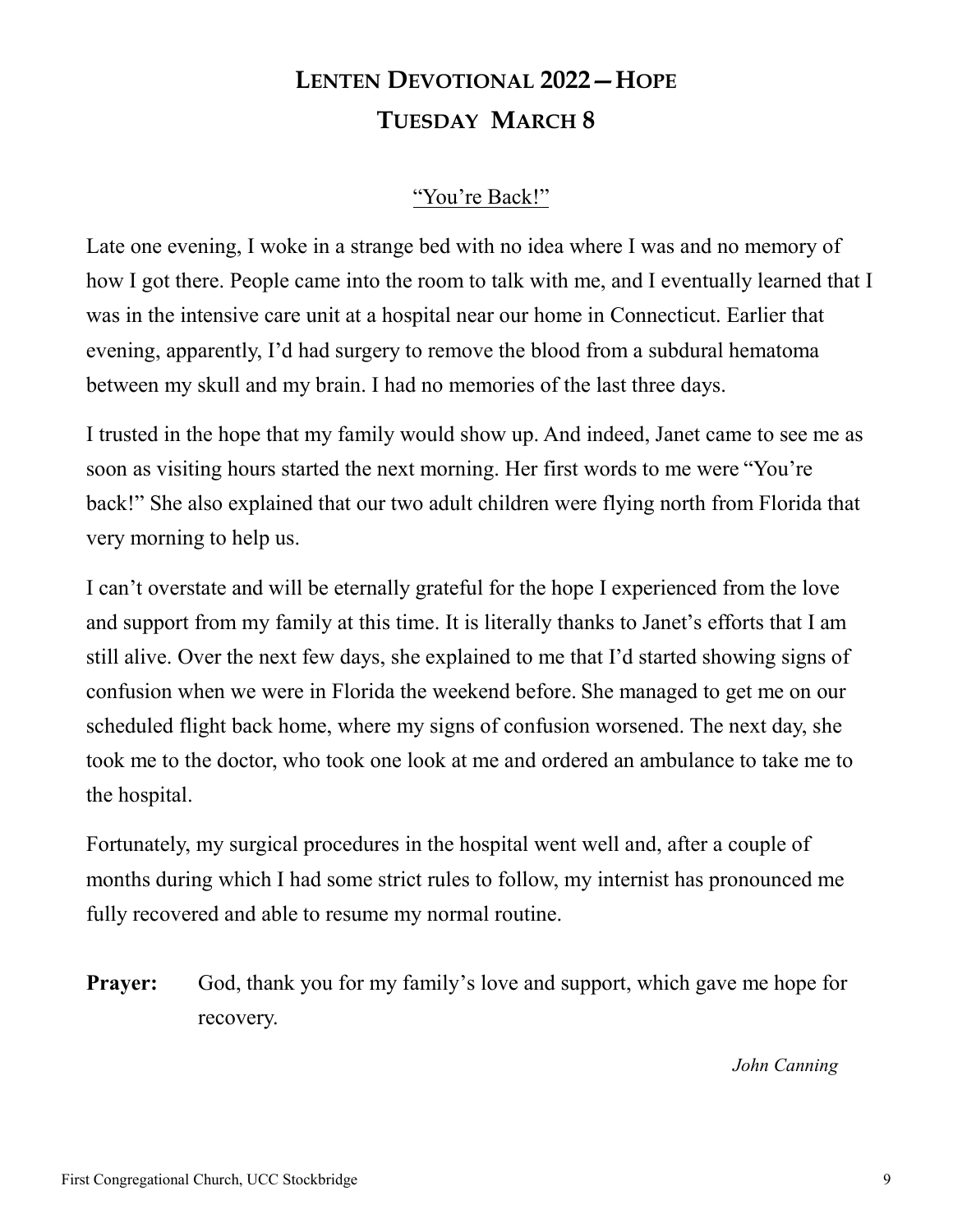### **LENTEN DEVOTIONAL 2022—HOPE WEDNESDAY MARCH 9**

Trusting in the Holy Spirit



This morning I read a devotion from "Upper Room" written by a woman who learned she had metastatic breast cancer. She talked about her days and nights alternating between calm and complete anguish but trusting in the Holy Spirit she knew one thing: God has been and will be with her every step of the way, and she knew she would be with our Creator in eternal life. Since writing this, she passed and now is in eternal life.

**Prayer:** Dear Lord, I share this woman's beliefs. I trust that the Holy Spirit is with me now and will be in the future, and I will be with our Creator in eternal life. This gives me hope. Thank you, Lord.

*Joyce Hovey*